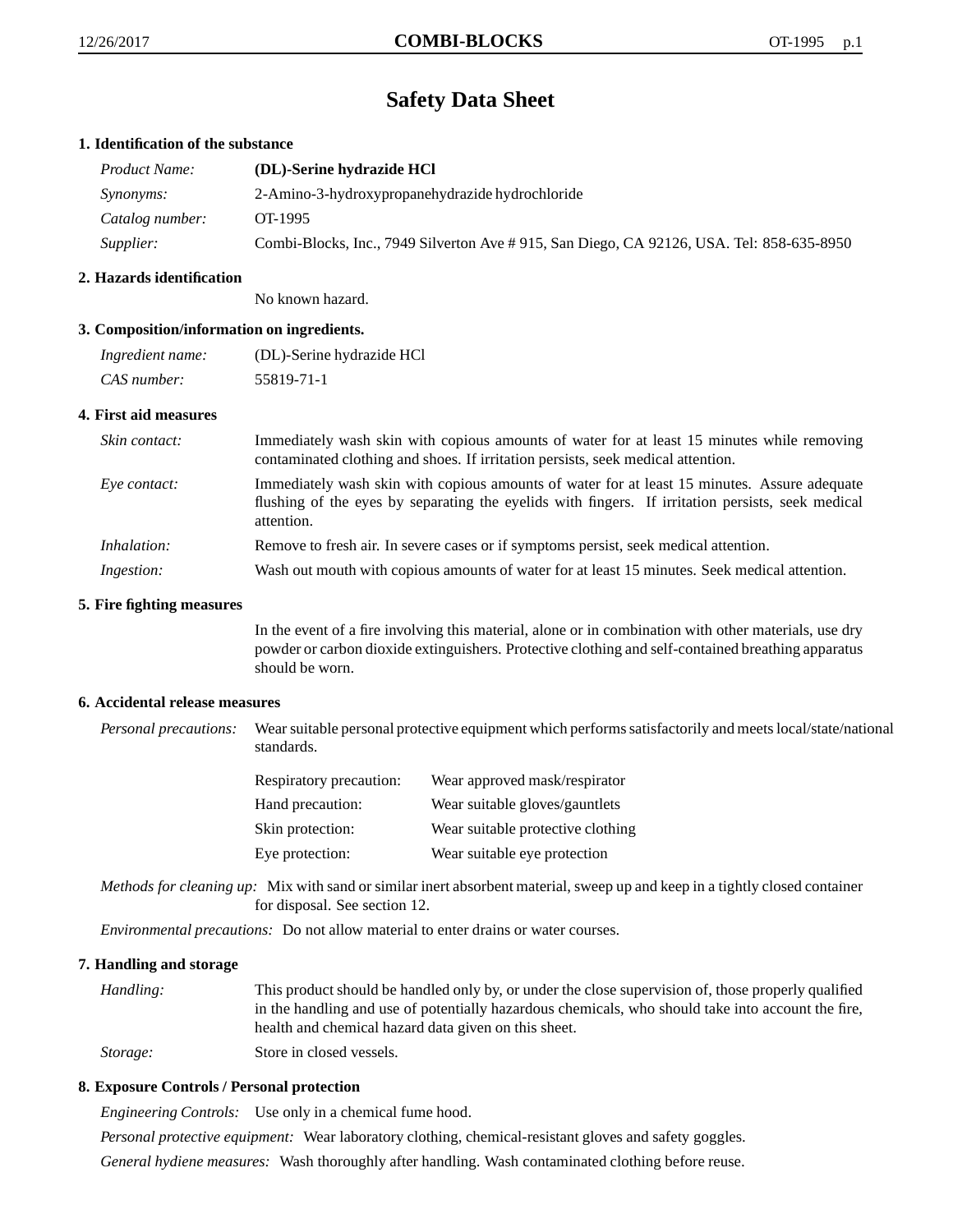#### **9. Physical and chemical properties**

| Appearance:           | Not specified       |
|-----------------------|---------------------|
| <i>Boiling point:</i> | No data             |
| Melting point:        | No data             |
| Flash point:          | No data             |
| Density:              | No data             |
| Molecular formula:    | $C_3H_{10}CIN_3O_2$ |
| Molecular weight:     | 155.6               |

# **10. Stability and reactivity**

| Conditions to avoid:       | Heat, flames and sparks.                                                                            |
|----------------------------|-----------------------------------------------------------------------------------------------------|
| <i>Materials to avoid:</i> | Oxidizing agents.                                                                                   |
|                            | <i>Possible hazardous combustion products:</i> Carbon monoxide, nitrogen oxides, hydrogen chloride. |

# **11. Toxicological information**

*Acute toxicity:* No data available. *Skin irritation/corrosion:* No data available. *Eye damage/irritation:* No data available. *Respiratory or skin sensitization:* No data available. *Germ cell mutagenicity:* No data available. *Carcinogenicity:* No classification data on carcinogenic properties of this material is available from EPA, IARC, NTP, OSHA or ACGIH. *Reproductive toxicity:* No effects known. *Specific target organ system toxicity - repeated exposure:* No effects known. *Specific target organ system toxicity - single exposure:* No data available. *Aspiration hazard:* No data available. *Additional information:* To the best of our knowledge, the chemical, physical and toxicological properties of this substance have not been thoroughly investigated.

#### **12. Ecological information**

*Toxicity:* No data available.

*Persistence and degradability:* No data available.

*Bioaccumulative potential:* No data available.

*Mobility in soil:* No data available.

*Result of PBT and vPvB assessment:* PBT: Not applicabel. vPvB: Not applicable.

*Other adverse effects:* No further relevant information available.

#### **13. Disposal consideration**

Arrange disposal as special waste, by licensed disposal company, in consultation with local waste disposal authority, in accordance with national and regional regulations.

#### **14. Transportation information**

No known hazard for air and ground transportation.

#### **15. Regulatory information**

No chemicals in this material are subject to the reporting requirements of SARA Title III, Section 302, or have known CAS numbers that exceed the threshold reporting levels established by SARA Title III, Section 313.